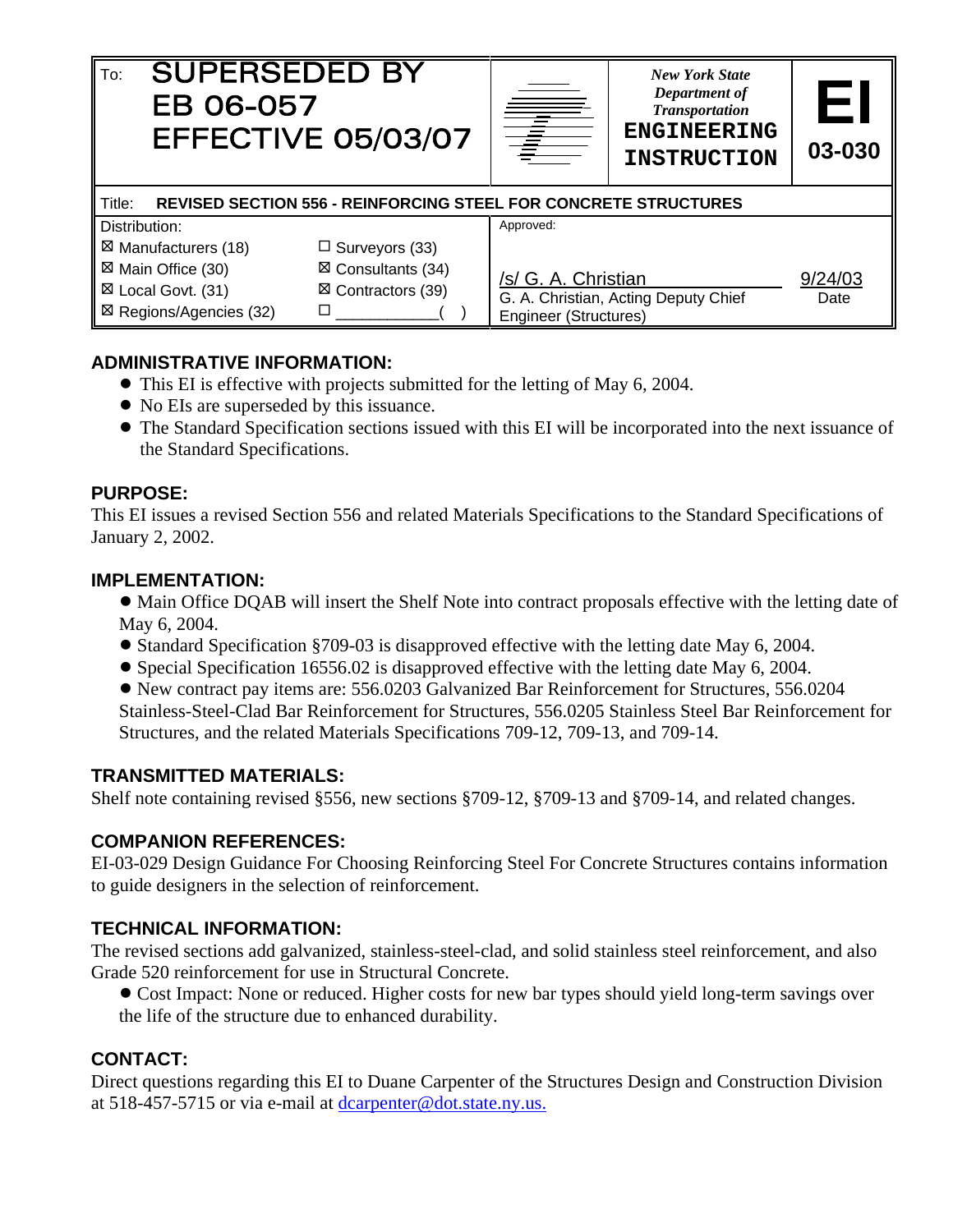Make the following changes to the **STANDARD SPECIFICATIONS of January 2, 2002.**

Volume 2 of 3, page 5-73, line 33, *replace* "§556-3.02E" with "§556-3.02D".

Page 5-74, *Delete* **Section 556, REINFORCING STEEL FOR CONCRETE STRUCTURES** in its entirety and *replace* with the following:

# **"SECTION 556 - REINFORCING STEEL FOR CONCRETE STRUCTURES**

**556-1 DESCRIPTION.** The work will consist of furnishing and placing reinforcing steel for concrete structures, or stud shear connectors, in accordance with the contract documents, and in a manner satisfactory to the Engineer.

Reinforcing steel for concrete structures may be uncoated, epoxy-coated, galvanized, stainless-steel-clad, or stainless steel, as indicated in the contract documents.

**556-2 MATERIALS.** Materials for this work shall meet the requirements of the following subsections of Section 700, Materials and Manufacturing:

| Uncoated Bar Reinforcement, Grade 420                    | 709-01 |
|----------------------------------------------------------|--------|
| Wire Fabric for Concrete Reinforcement                   | 709-02 |
| <b>Epoxy-Coated Bar Reinforcement</b>                    | 709-04 |
| <b>Stud Shear Connectors</b>                             | 709-05 |
| <b>Epoxy-Coated Wire Fabric Reinforcement</b>            | 709-08 |
| <b>Mechanical Connectors for Reinforcing Bar Splices</b> | 709-10 |
| <b>Galvanized Bar Reinforcement</b>                      | 709-11 |
| Stainless-Steel-Clad Bar Reinforcement                   | 709-12 |
| <b>Stainless Steel Bar Reinforcement</b>                 | 709-13 |
| Uncoated Bar Reinforcement, Grade 520                    | 709-14 |
|                                                          |        |

**556-2.01 Devices for Supporting and Tying Reinforcement.** Chairs, tie wires, and other devices used to support, position, or fasten the reinforcement shall be made of or coated with, a dielectric (electrically insulating) material. Stainless steel chairs without polyethylene tips and meeting the requirements of ASTM A493, AISI Type 430, may also be used. The specific hardware that the Contractor proposes to use shall be approved by the Engineer.

When forms are to be removed in their entirety, uncoated steel chairs equipped with snug-fitting, highdensity, polyethylene tips which provide 6 mm clearance between the metal and any exposed surface may be used.

# **556-3 CONSTRUCTION DETAILS**

## **556-3.01 General**

A. **Ordering.** Prior to ordering reinforcing steel, the Contractor shall carefully check all bar lists, and assume full responsibility for their accuracy. No change in the bar list shall be made by the Contractor unless approved by the D.C.E.S. If no bar list is provided in the Plans, then §557-3.16 No Bar List Provided shall apply.

# *B. Protecting Reinforcement Coatings*

*1. Epoxy-Coated Reinforcing Steel.* All epoxy-coated reinforcement shall be stored above ground on wood or padded supports.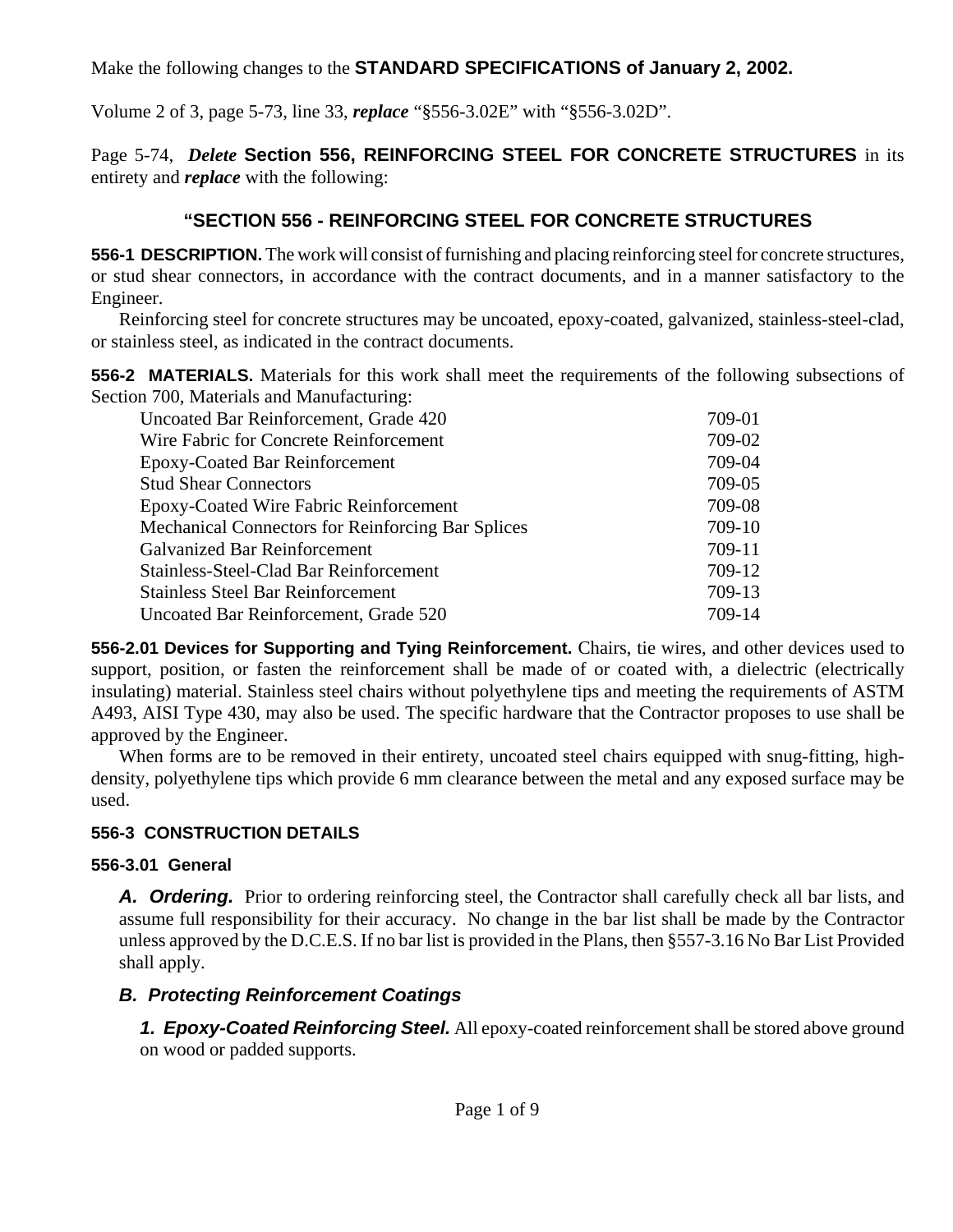Epoxy-coated reinforcement stored on-site shall be protected from sunlight and moisture using opaque waterproof covers. Covers shall be placed in a manner that will permit constant air circulation so as to minimize the formation of condensation on the epoxy-coated surface.

All equipment for handling epoxy-coated steel shall have padded contact areas. All bundling bands shall be padded and all bundles shall be lifted with a strong back, multiple supports, or a platform bridge so as to prevent steel-to-steel abrasion from sags in the bundle.

Steel shall not be dropped or dragged. Care shall be taken at all times to prevent damage to the epoxy coating.

Steel that is partially embedded in concrete shall have the exposed sections protected with opaque waterproof covers prior to any winter shutdown of a project.

2. Galvanized Bar Reinforcement. All galvanized bar reinforcement shall be stored above ground on wood or padded supports and arranged so that rainwater drains off the bars.

*C. Placing and Fastening Reinforcing Steel.* Prior to placing reinforcement, all grease, dirt, mortar, and any other foreign substances shall be removed.

Loose rust and loose millscale on uncoated reinforcement shall be removed by wire brushing.

Steel reinforcement shall be placed in the position indicated in the contract documents and within the allowable tolerances specified. Before concrete is placed, all reinforcement shall be securely fastened and supported with approved chairs or other approved devices.

**D.** Inspection. Concrete shall not be placed until the reinforcing steel is inspected, placement of the steel meets applicable tolerances, and permission for placing concrete is granted by the Engineer. All concrete placed in violation of this provision will be rejected and removed.

# **556-3.02 Steel Fabric Reinforcement.**

*A. Field Repair of Coatings.* Field repair will not be required on areas of minor damage. Minor damage is defined as any defect or break in the coating less than 6 mm x 6 mm. The maximum number of unrepaired minor damaged areas shall not exceed an average of six (6) per 300 millimeters of wire.

Reinforcing fabric having coating damage exceeding the above criteria shall be rejected and immediately removed from the work site.

**B. Placement.** Steel fabric reinforcement shall be placed as shown in the contract documents. Unless otherwise noted in the contract documents, steel fabric reinforcement shall be overlapped a minimum of the distance between adjacent wires in the panel. Overlapping panels of steel fabric reinforcement shall be wired together to ensure that the location and overlap of the mesh panels is maintained during concrete placement.

## **556-3.03 Bar Reinforcement**

**A. Field-Bending.** The bar reinforcement shall be bent to the shapes shown in the contract documents. Unless shown otherwise in the contract documents or below, the radii of bends, measured to the inside face of the bend, shall be greater than, or equal to, three times the diameter of the bar. Bends in stirrups shall be greater than, or equal to, the diameter of the bar.

*1. Uncoated Bar Reinforcement*. When bars are heated for field-bending they shall not be heated to a temperature higher than that producing a dark cherry-red color. Only competent personnel shall be employed and proper equipment provided for cutting and bending.

*2. Epoxy - Coated Bar Reinforcement.* The alternatives of shop bending or field-bending of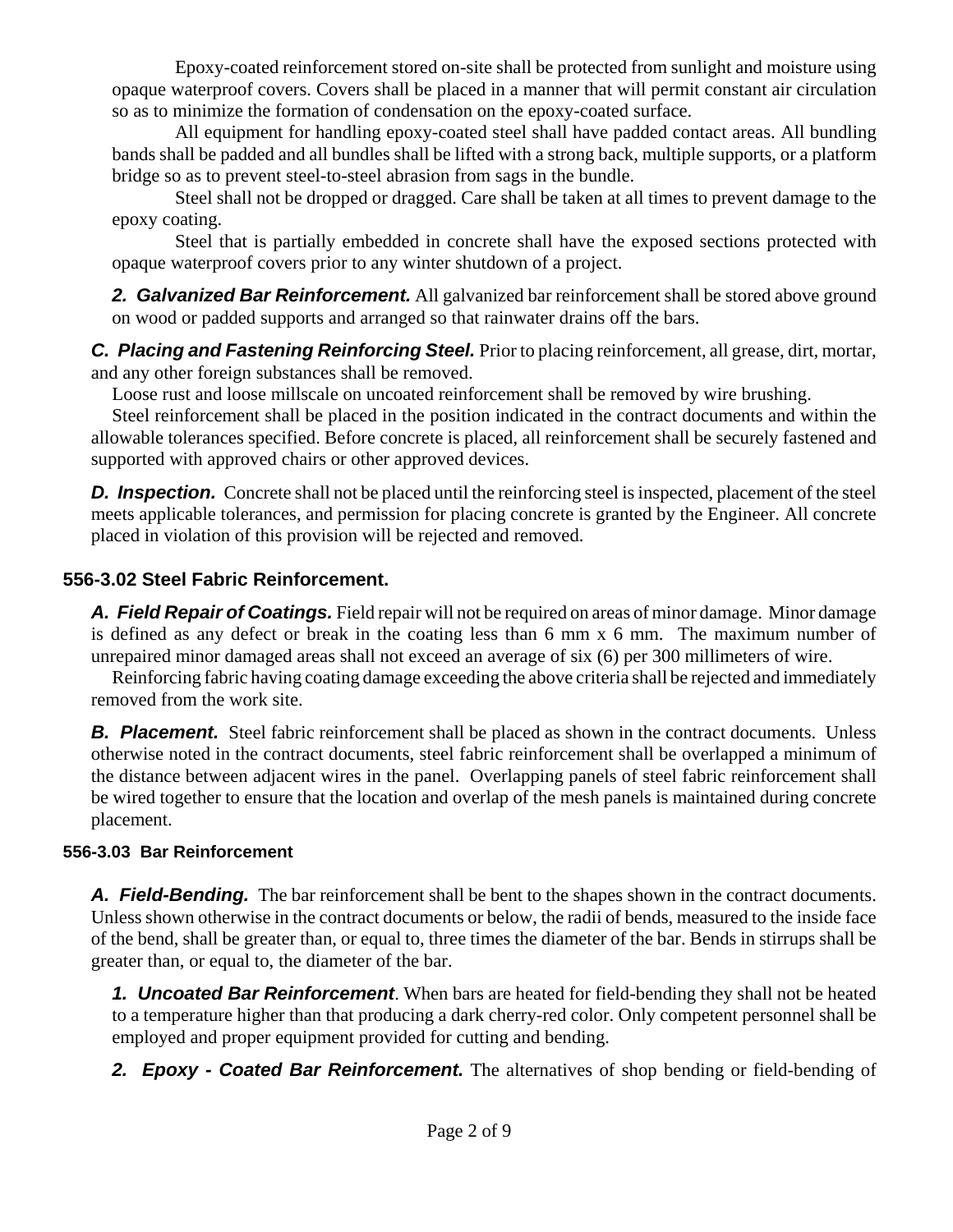epoxy-coated bar reinforcement will be at the option of the Contractor. Field-bending shall be done by cold methods only.

Field-bending operations will be allowed only when ambient and bar temperatures are 5°C or greater. When lower temperatures prevail, the Contractor may supply, for field-bending operations, a fully enclosed space that is heated. Direct heating of the bars shall not be permitted.

Epoxy coatings damaged by field-bending work shall be evaluated and repaired or replaced, in accordance with the requirements of §556-3.03 B.1 Epoxy-Coated Bar Reinforcement.

*3. Galvanized Bar Reinforcement.* The galvanized bar reinforcement shall be shop bent before galvanizing. Up to 5% of the mass of bars may be field bent to replace missing, damaged, or incorrectly fabricated bars. Field-bending shall be done by cold methods only. When bending galvanized bar reinforcement size 22 and greater, the minimum bend radius measured to the inside face of the bend shall be increased to 4.5 times the bar diameter. For bars numbered 43 and 57, increase the bend radius to 5.5 times the bar diameter.

Field-bending operations will be allowed only when ambient and bar temperatures are 5°C or greater. When lower temperatures prevail the Contractor may supply, for field-bending operations, a fully enclosed space that is heated. Direct heating of the bars shall not be permitted.

The ends of bars cut after galvanizing shall be coated with zinc repair material following the procedures of §719-01, Galvanized Coatings and Repair Methods except that repair materials containing aluminum shall not be permitted.

Galvanizing damaged by field-bending work shall be evaluated and repaired, or replaced, in accordance with the requirements of §556-3.03 B.2 Galvanized Bar Reinforcement.

*4. Stainless-Steel-Clad Bar Reinforcement.* The stainless-steel-clad bar reinforcement shall be shop bent or field bent as shown in the contract documents. All ends of the bar reinforcement where the mild steel core is exposed shall be capped by one of the following:

a. Heat-shrink cap applied in accordance with the cap manufacturer's instructions.

b. Neoprene cap adhered with silicone or epoxy sealant.

c. Stainless steel cap epoxied in place.

d. Stainless steel seal weld.

The stainless-steel-clad bar reinforcement will be shop bent or field bent as shown in the contract documents. When shop bending is required, up to 5% of the mass of bars may be field bent to replace missing, damaged, or incorrectly fabricated bars. Field-bending shall be done by cold methods only.

*5. Stainless Steel Bar Reinforcement.* The stainless steel bar reinforcement shall be shop bent or field bent as shown in the contract documents. When shop bending is required, up to 5% of the mass of bars may be field bent to replace missing, damaged, or incorrectly fabricated bars. Field-bending shall be done by cold methods only.

# *B. Field Repair of Coatings*

*1. Epoxy-Coated Bar Reinforcement.* The Contractor will be required to field repair damaged areas of the bar coating, and to replace bars exhibiting severely damaged coatings. The material used for field repair shall be that supplied by the coating applicator.

Field repair will be required on all areas of major damage. Major damage is defined as any defect or break in the epoxy coating 6 mm x 6 mm or greater. The total number of all major damaged areas which have been repaired with patching material shall not exceed five (5) in any three-meter length of bar.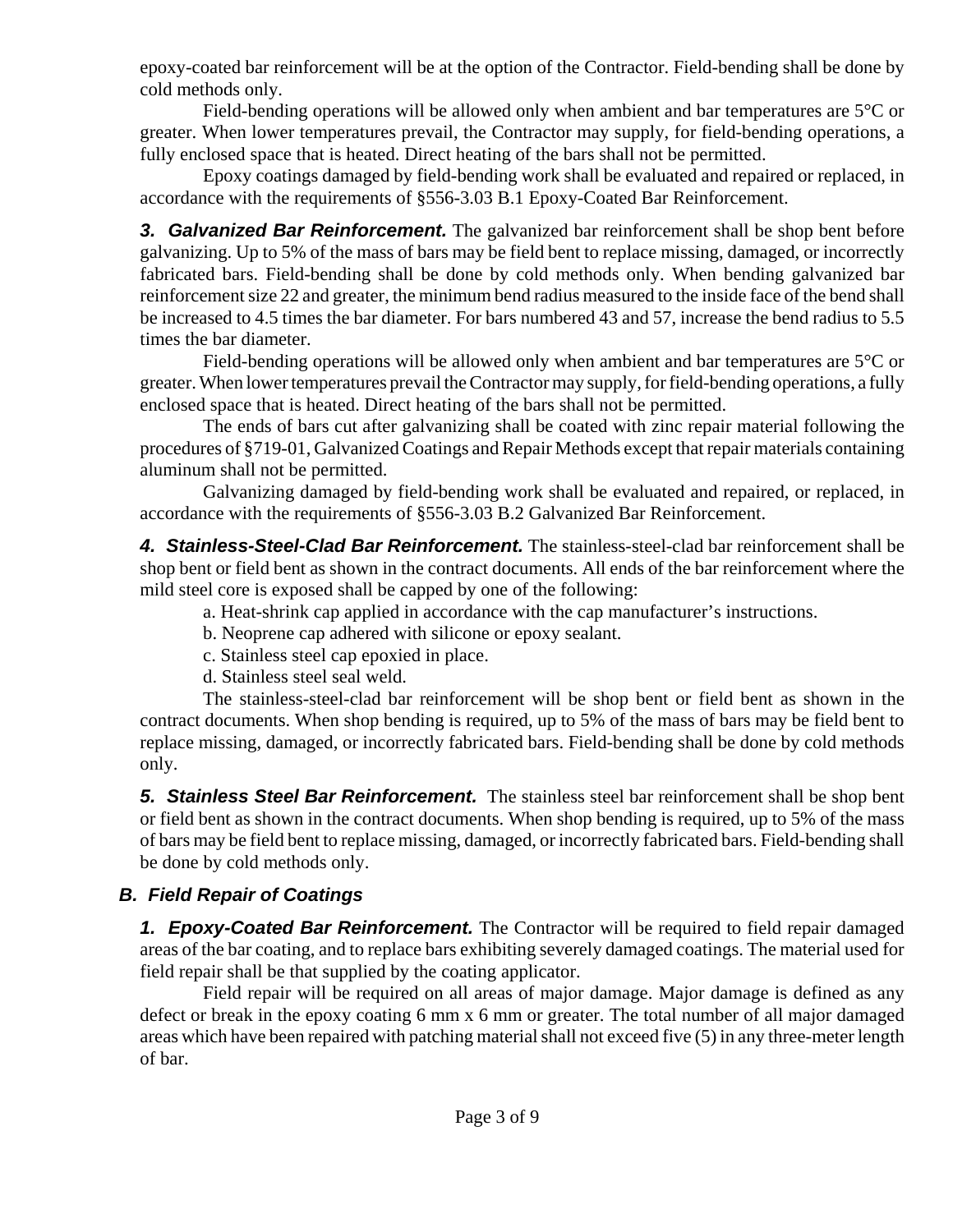Field repair will not be required on areas of minor damage. Minor damage is defined as any defect or break in the coating less than 6 mm x 6 mm. The maximum number of unrepaired minor damaged areas shall not exceed an average of six (6) per 300 mm on any individual bar.

A reinforcing bar having coating damage determined by the Engineer to exceed the above criteria shall be rejected and immediately removed from the work site. All such bars shall be replaced, in kind, by the Contractor at no additional cost to the State.

*2. Galvanized Bar Reinforcement.* The Contractor shall field repair damaged areas of the bar coating, and replace bars exhibiting severely damaged coatings. Severe damage is defined as more than five (5) 6 mm by 6 mm or larger areas in a three-meter length. The material and procedures used for field repair shall meet the requirements of §719-01, Galvanized Coatings and Repair Methods, except that repair materials containing aluminum shall not be permitted.

*C. Splices.* Splices will be permitted only where shown in the contract documents. Should the Contractor desire to splice bars at locations other than those shown in the contract documents, written permission to do so shall first be obtained from the D.C.E.S. Such permitted splices shall be well distributed or located at points of low tensile stress. Splices shall not be permitted unless a minimum of 50 mm can be provided between the splice and the nearest adjacent bar.

Splices for bar sizes No. 36 or smaller, shall be made by means of a mechanical connector or by placing the bars in contact and wiring them together for the full length of the splice. Splices for bars larger than No. 36 shall be made by use of a mechanical connector unless welding is specifically required by the contract documents. Mechanical connectors shall be installed in accordance with the manufacturer's written requirements.

Arc-welded splices shall be made and will be inspected in accordance with the provisions of the SCM.

Prior to welding of epoxy-coated reinforcing bars, the epoxy coating shall be removed for the length to be welded plus 150 mm on each side of the weld. After welding, the spliced area shall be cleaned in accordance with SSPC - Surface Preparation Specification No. 6 (SSPC-SP6), Commercial Blast Cleaning. The surface shall be blast cleaned to SSPC-SP6 Commercial Blast Cleaning standard. Photographs in SSPC-VIS 1, Guide And Reference Photographs for Steel Surfaces Prepared by Dry Abrasive Blast Cleaning, for B SP6, C SP6, D SP6, G1 SP6, G2 SP6, or G3 SP6, can be used as a guide to identify the desired cleaning, depending on the initial condition of the steel. However, the written standard for SP6 will be the primary means to determine conformance with blast-cleaning requirements. The photographs shall not be used as a substitute for the written standards. A compatible epoxy repair material supplied by the coating applicator shall be applied to the spliced area and overlap the original coating by 150 mm. The epoxy repair material shall be applied the same day as the cleaning.

Prior to welding galvanized bar reinforcement, the zinc coating shall be removed for the length of the weld plus 50 mm on each side of the weld. Cleaning shall be the same criteria as for epoxy-coated reinforcing. Coating repair shall be in accordance with the requirements of §556-3.03 B.2 Galvanized Bar Reinforcement.

**D. Placement in Structural Slabs.** Bar supports shall be spaced no farther apart than 1.2 m center-tocenter, nor shall any bar support be closer than 150 mm from the edge of any future concrete surface. Bridge slab bar reinforcement shall be placed in accordance with the following tolerances:

Vertical  $\pm 6$  mm Horizontal  $\pm 13$  mm

The structural slab bar reinforcement mats (top and bottom) shall be securely connected together. This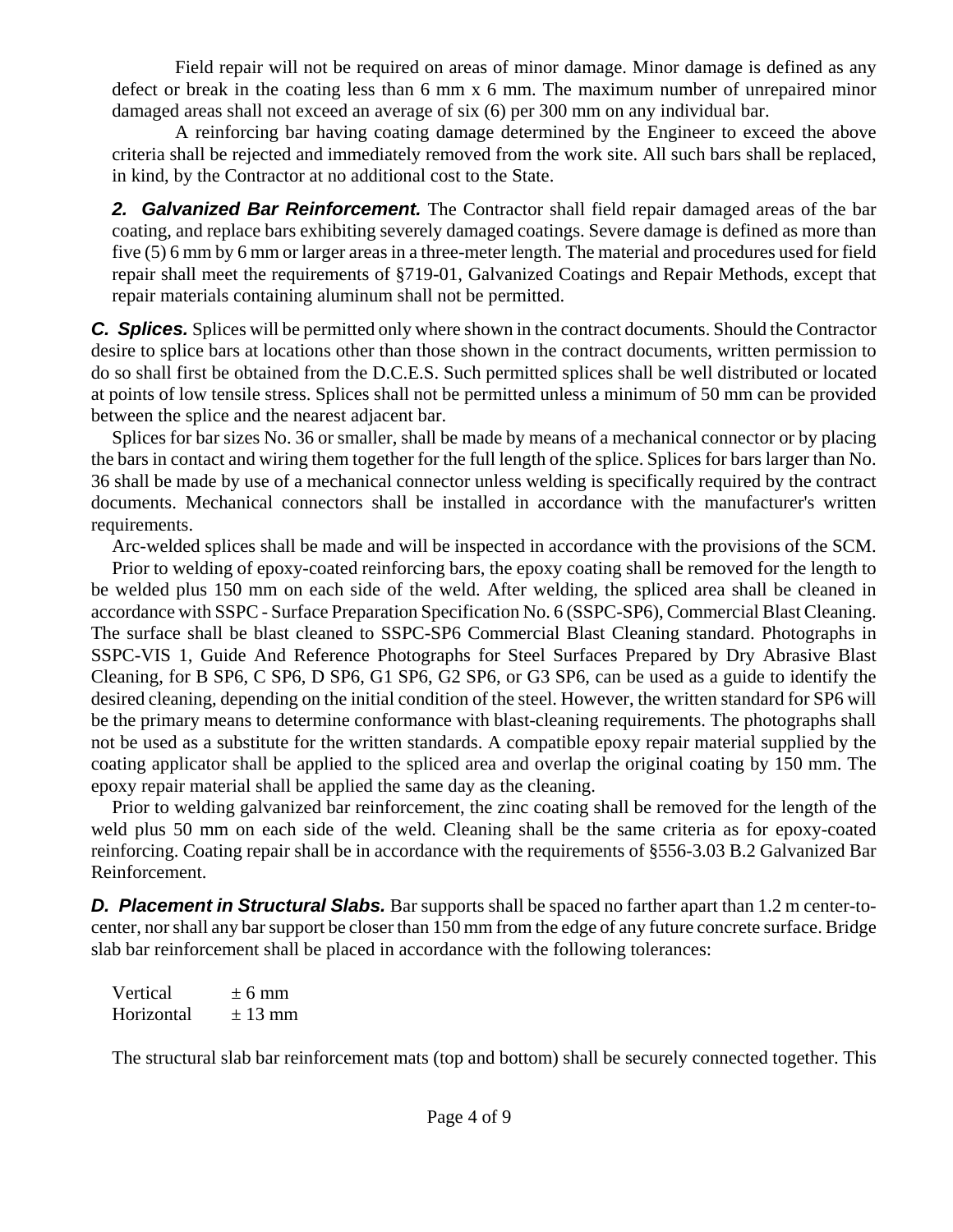connection shall be accomplished by wiring or other means approved by the Engineer. Connections shall be placed no farther apart than 1.2 m on center. The bar supports may be utilized for this purpose. Connecting devices shall neither deflect the bar reinforcement nor interfere with the smooth flow of concrete.

Immediately prior to placement of concrete, the Engineer will verify that the reinforcing steel is positioned within the above-stated tolerances.

Subsequent to placement of concrete, the Engineer will verify, at random, that the vertical clear distance from the top of the structural slab to the top mat of main reinforcing, as shown in the contract documents, is correct within a tolerance of plus or minus 13 mm. If the allowable tolerance is exceeded, the Engineer will reject the work and so advise the Contractor and the D.C.E.S., in writing, stating the deficiencies upon which the rejection is based. The D.C.E.S. will review the nature and extent of the deficiencies and shall designate one or more of the following alternatives:

- 1. The affected concrete placement shall be removed and replaced in whole or in part.
- 2. The Contractor shall provide special corrective measures as directed by the D.C.E.S.
- 3. The concrete placement shall be accepted without corrective action.

**556-3.04 Stud Shear Connectors for Bridges.** Stud shear connectors shall be shop or field welded to the structural steel members at the locations indicated in the contract documents. This work shall be done in accordance with the provisions of the SCM.

# **556-4 METHOD OF MEASUREMENT**

**556-4.01 Steel Fabric Reinforcement.** The quantity of steel fabric reinforcement satisfactorily installed will be measured for payment as the number of square meters of overall surface area of the deck or structure shown on the contract documents, not including clear distance to the edges, measured to the nearest whole square meter. No subtractions will be made for holes smaller than one-half of a square meter, and no additional payment will be made for overlaps.

**556-4.02 Bar Reinforcement.** These will be measured as the number of kilograms of steel bars placed. The mass of bar reinforcing will be computed by the Engineer utilizing the unit mass for each size bar as given in Table 556-1. No allowance will be made for the mass of any coating on the bars.

| <b>TABLE 556-1 UNIT MASS OF DEFORMED BARS</b> |  |  |  |    |    |    |     |    |    |    |                                                                   |
|-----------------------------------------------|--|--|--|----|----|----|-----|----|----|----|-------------------------------------------------------------------|
| Bar                                           |  |  |  | 19 | 22 | 25 | 29  | 32 | 36 | 43 |                                                                   |
| Number                                        |  |  |  |    |    |    | (Q) |    |    |    |                                                                   |
| <b>Mass</b>                                   |  |  |  |    |    |    |     |    |    |    | 0.560 0.994 1.552 2.235 3.042 3.973 5.060 6.404 7.907 11.38 20.24 |
| kg/m                                          |  |  |  |    |    |    |     |    |    |    |                                                                   |

Note. Numbers in parenthesis are bar sizes in numbers of eighths of inches.

**556-4.03 Stud Shear Connectors for Bridges.** Stud Shear Connectors will be measured as each connector placed.

## **556-5 BASIS OF PAYMENT**

**556-5.01 Steel Fabric Reinforcement.** The unit price bid per square meter will include the cost of all labor, materials, and equipment necessary to complete the work. The removal of the concrete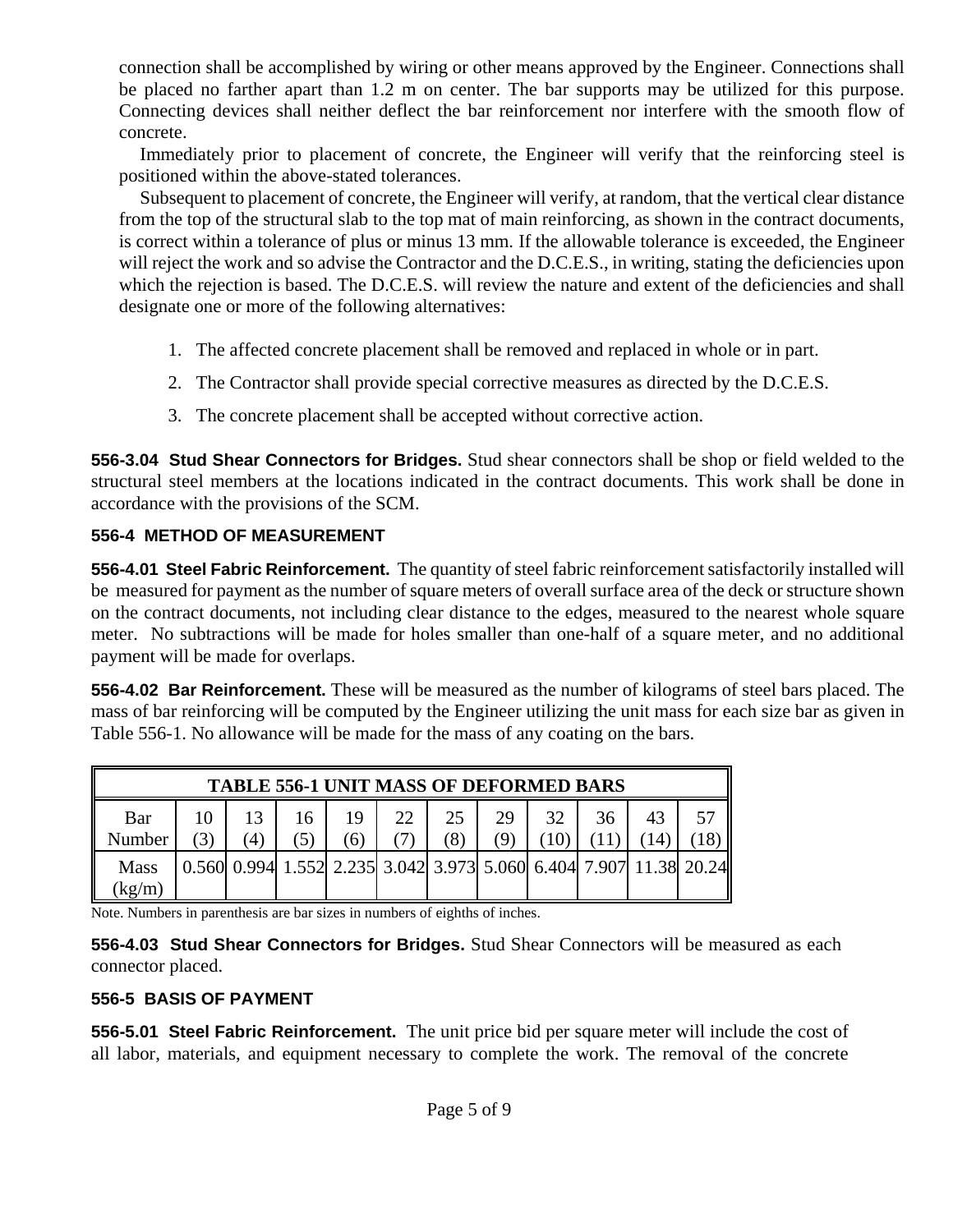placement and its subsequent replacement, or other corrective work which the Contractor is directed to perform, shall be accomplished at no additional cost to the State. No additional payment will be made for the replacement of defective fabric or the replacement of fabric with defective coatings.

**556-5.02 Bar Reinforcement.** The unit price bid per kilogram shall include the cost of all labor, materials, and equipment necessary to complete the work. The unit price shall also include the cost of chairs, supports, fastenings, connections, and splices not specifically shown in the contract documents. If the Engineer permits the substitution of larger bars than those specified, or the D.C.E.S. permits splices not shown in the contract documents, payment will be made only for the amount of steel which would have been required if the specified size and length had been used. No additional payment will be made for enclosures constructed for bending of bars or for replacement of defective bars or for replacement of bars with defective coatings.

**556-5.03 Stud Shear Connectors for Bridges.** The unit price bid per stud shall include the cost of all labor, materials, and equipment necessary to complete the work. If the use of any stud shear connector requires payment of a royalty to the manufacturer, the royalty shall be included in the unit price bid for this work.

### **Payment will be made under:**

| Item No.   | Item                                                      | Pay Unit            |
|------------|-----------------------------------------------------------|---------------------|
| 556.0101 M | <b>Uncoated Steel Fabric Reinforcement for Structures</b> | <b>Square Meter</b> |
| 556.0102 M | Epoxy-Coated Steel Fabric Reinforcement                   | <b>Square Meter</b> |
| 556.0201 M | <b>Uncoated Bar Reinforcement for Concrete Structures</b> | Kilogram            |
| 556.0202 M | Epoxy-Coated Bar Reinforcement for Structures             | Kilogram            |
| 556.0203 M | <b>Galvanized Bar Reinforcement for Structures</b>        | Kilogram            |
| 556.0204 M | Stainless-Steel-Clad Bar Reinforcement for Structures     | Kilogram            |
| 556.0205 M | <b>Stainless Steel Bar Reinforcement for Structures</b>   | Kilogram            |
| 556.03 M   | <b>Stud Shear Connectors for Bridges</b>                  | Each                |

Make the following additional changes to the **STANDARD SPECIFICATIONS of January 2, 2002.**

Volume 2 of 3, page 5-78, line 40, *delete*, "556-2.02".

Page 5-80, line 29, *replace* "and §556-3.02" with "through §556-3.03".

Page 5-80, line 31, *replace* "and §556-3.02" with "through §556-3.03".

Page 5-80, line 32, *replace* "§556-3.02E" with "§556-3.03D".

Volume 3 of 3, Page 7-95 delete line 35 and replace with the following: "**709-03 (VACANT)**"

Page 7-95*, delete* lines 36-39.

Page 7-96*, delete* lines 1-3.

Page 7-96, line 4; *delete* the following: **", GRADE 420"**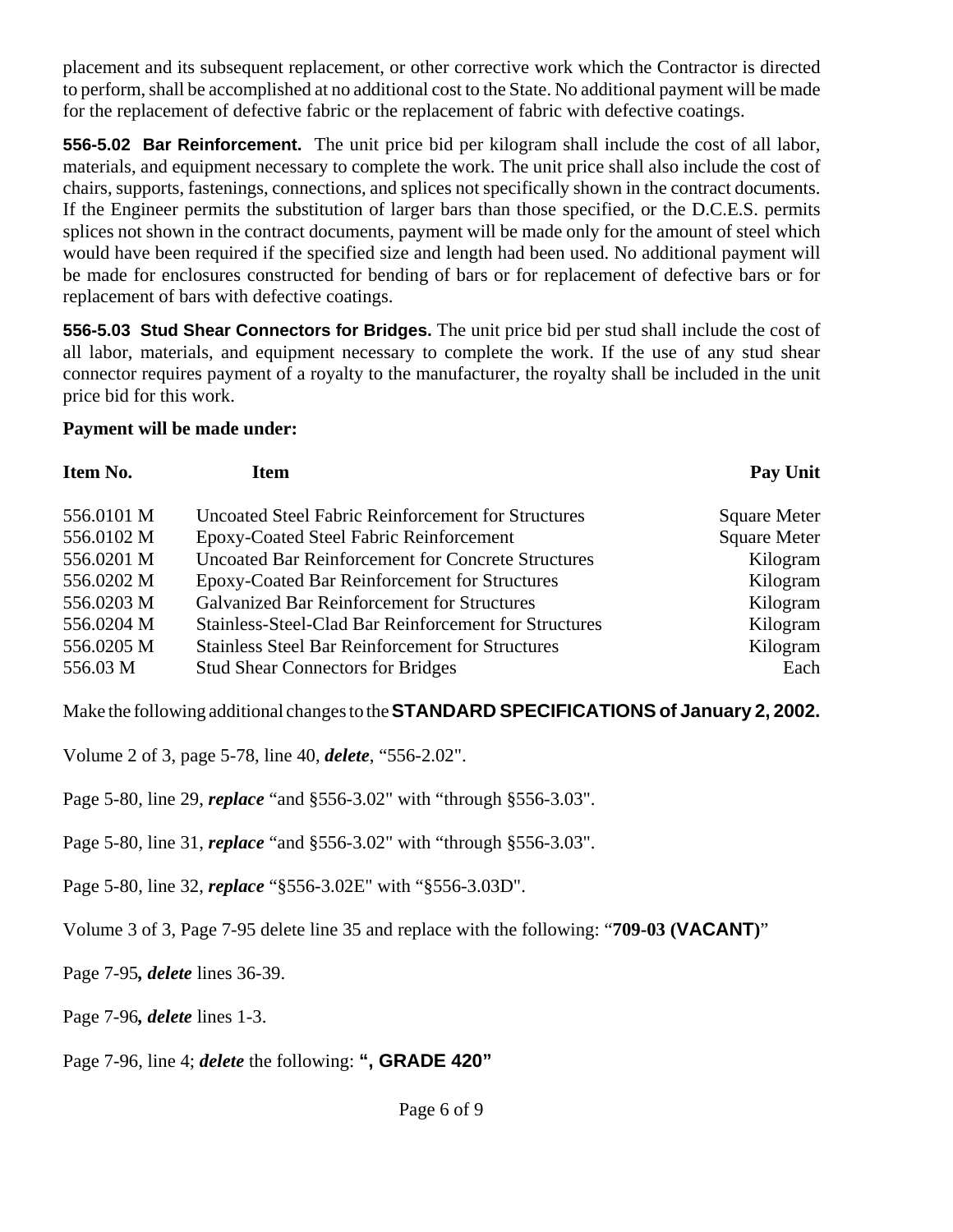Page 7-96, line 9; *add* the following before the period that ends the sentence;

"or §709-14, Bar Reinforcement, Grade 520."

Page 7-99, line 10; *add* the following after "Grade 420": "or Grade 520,"

Page 7-100, line 2; *delete* the following: "Grade 300 or"

and *add* the following after "Grade 420"; "or Grade 520,"

Page 7-100, Line 6; *delete* the following: ", Grade 420;"

Page 7-102, line 32; *delete* the following: ", Grade 420"

Page 7-102, after line 36; *insert* the following paragraphs:

Mechanical connectors used on Galvanized Bar Reinforcement shall be galvanized in accordance with §719-01 Galvanized Coatings and Repair Methods.

Mechanical connectors for Stainless Clad Reinforcement and Stainless Steel Reinforcement shall be fabricated from stainless steel meeting the requirements of ASTM A959 UNS S31600.

Page 7-103, line 6; *delete* the following: **", GRADE 420"**

Page 7-103, line 11; *add* the following before the period that ends the sentence; "or §709-14, Bar Reinforcement, Grade 520."

Page 7-103, *delete* line 14.

Page 7-104, line 6; *add* the following after "Grade 420,"

"or §709-14, Bar Reinforcement, Grade 520,"

Page 7-194, line 36, *delete* the following: "or 709-03"

Page 7-104, after line 7; *add* the following:

# **709-12 - STAINLESS-CLAD-BAR REINFORCEMENT**

**SCOPE.** This specification covers composite bar reinforcement consisting of a mild steel core with a bonded exterior layer of stainless steel.

# **MATERIAL REQUIREMENTS**

**Mechanical Properties.** The composite bar reinforcement shall meet the mechanical property requirements of ASTM A615M, Grade 420 or ASTM A615M, Grade 520.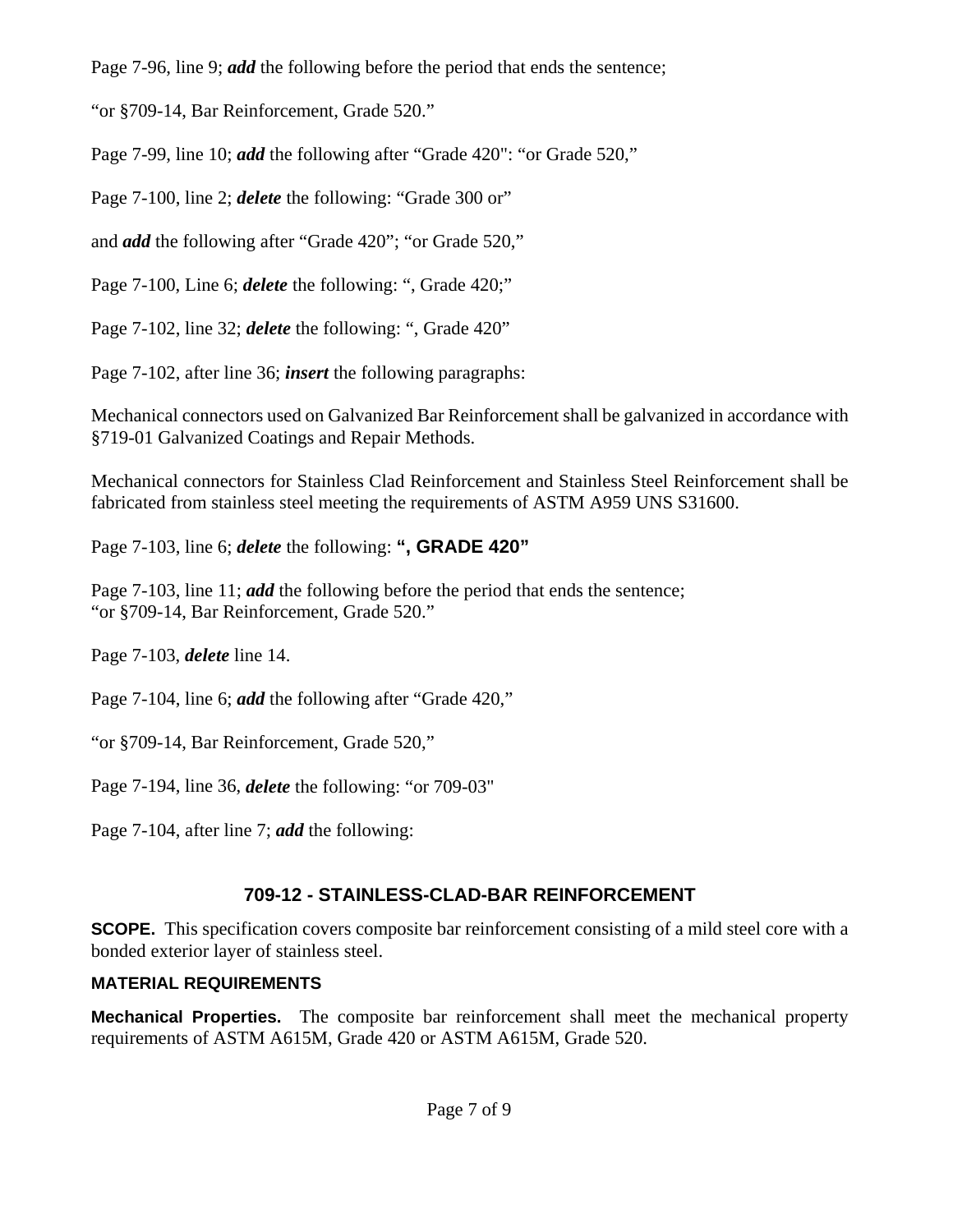**Stainless-Steel-Cladding.** The stainless-steel-cladding shall meet the requirements of ASTM A959 UNS S31600. The completed composite bar reinforcement shall have a minimum stainless-steelcladding thickness of 180 µm.

**Quality Control.** The manufacturer shall provide a quality control plan for review and approval by the Director, Materials Bureau a minimum of thirty (30) days prior to delivery. The plan shall clearly demonstrate the ability to manufacture, test, certify, maintain, and assure the identity of bars from manufacture to placement.

**Inspection.** The receipt of the manufacturer's quality control plan will serve as Department notification of the manufacturer's intention to supply reinforcing bars to Department work. The Materials Bureau will arrange for the inspection and sampling of bars by a Department representative. Department representatives shall have free access to the plant for inspection and/or sampling to verify specification compliance. Work done while any Department representative has been refused access shall be automatically rejected.

Randomly selected lengths of clad bars will be taken by the representative from the production run for test, to assure specification compliance. The manufacturer shall allow fourteen (14) days from the receipt of the samples in the Materials Bureau's laboratory for evaluation to verify the acceptability of the bars and subsequent authorization for shipment.

**BASIS OF ACCEPTANCE.** Subsequent to the review and approval of the manufacturer's Quality Control Plan, stainless clad reinforcing bars will be considered for acceptance in mill-banded, stock-lot quantities at manufacturing sites in accordance with procedural directives of the Materials Bureau.

# **709-13 - STAINLESS STEEL BAR REINFORCEMENT**

**SCOPE.** This specification covers steel bar reinforcement consisting of stainless steel.

# **MATERIAL REQUIREMENTS**

**Material Properties.** The stainless steel shall meet the requirements of ASTM A955 M and its designated grade, either 420 or 520, and shall also meet the requirements of either ASTM A 276 UNS S31653 or UNS S31803.

**Quality Control.** The manufacturer shall provide a quality control plan for review and approval by the Director, Materials Bureau, a minimum of thirty (30) days prior to delivery. The plan shall clearly demonstrate the ability to manufacture, test, certify, maintain, and assure the identity of bars from manufacture to placement.

**Inspection.** The receipt of the manufacturer's quality control plan will serve as Department notification of the manufacturer's intention to supply reinforcing bars to Department work. The Materials Bureau will arrange for the inspection and sampling of bars by a Department representative. Department representatives shall have free access to the plant for inspection and/or sampling to verify specification compliance. Work done while any Department representative has been refused access shall be automatically rejected.

Randomly selected lengths of stainless bars will be taken by the representative from the production run for test, to assure specification compliance. The manufacturer shall allow fourteen (14) days from the receipt of the samples in the Materials Bureau's laboratory for evaluation to verify the acceptability